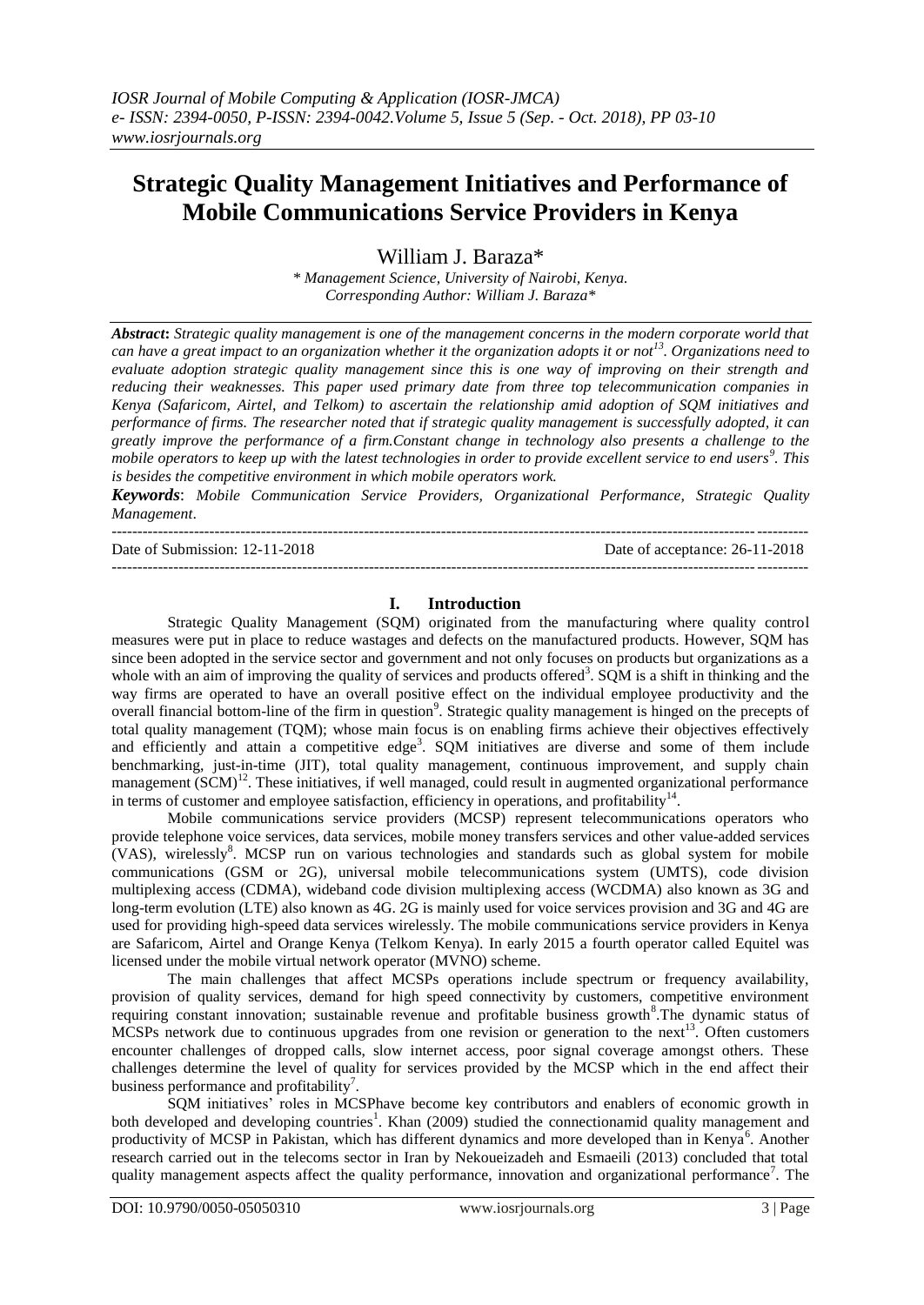main objective of this paper was to ascertain the relationship amidQSM initiatives and organizational performance among MCSP in Kenya.

A conceptual framework that portrays the association between SQM initiatives and organizational performance is as shown below. The successful implementation of the framework must generate impressive indicators such as customer and employee satisfaction and profitability.



*Fig 1: Conceptual Framework.*

# **II. Material and Methods**

#### **Research Design**

This study used a descriptive cross-sectional survey research design to address the research question on the relationship between strategic quality management initiatives and performance of MCSP in Kenya. Three MCSP were used in the study; Safaricom Limited, Telkom Kenya (Orange Kenya) and Airtel Kenya. The three mobile operators are the only existing mobile operators in Kenya after the recent acquisition of the fourth largest (Essar Telecom) mobile operator by market by the top two. There's an additional operator named Equitel that operates as a mobile virtual network operator (MVNO) by sharing core network infrastructure with Airtel Kenya. For the purposes of this study Equittel was excluded.

#### **Population and Sample**

All managers in the three MCSPswas used as target population. The total number of the employees working with these operators was about six thousand as of 2015. Random probability sampling was used with a sample size of fifty managers consisting of top management, middle management and operational managers. These managers were drawn from various departments and divisions in the organizations including information technology, engineering, procurement, human resources, finance, sales, operations and customer services.

| Table 2.1 MCST In Renya - Estimate Number of Employees and Sample Size |                                     |             |  |
|------------------------------------------------------------------------|-------------------------------------|-------------|--|
| <b>Mobile Operator</b>                                                 | <b>Estimate number of employees</b> | Sample size |  |
| Safaricom                                                              | 3500                                |             |  |
| Airtel Kenya                                                           | 1500                                |             |  |
| Orange Kenya                                                           | 1000                                |             |  |

**Table 2.1 MCSP in Kenya - Estimate Number of Employees and Sample Size**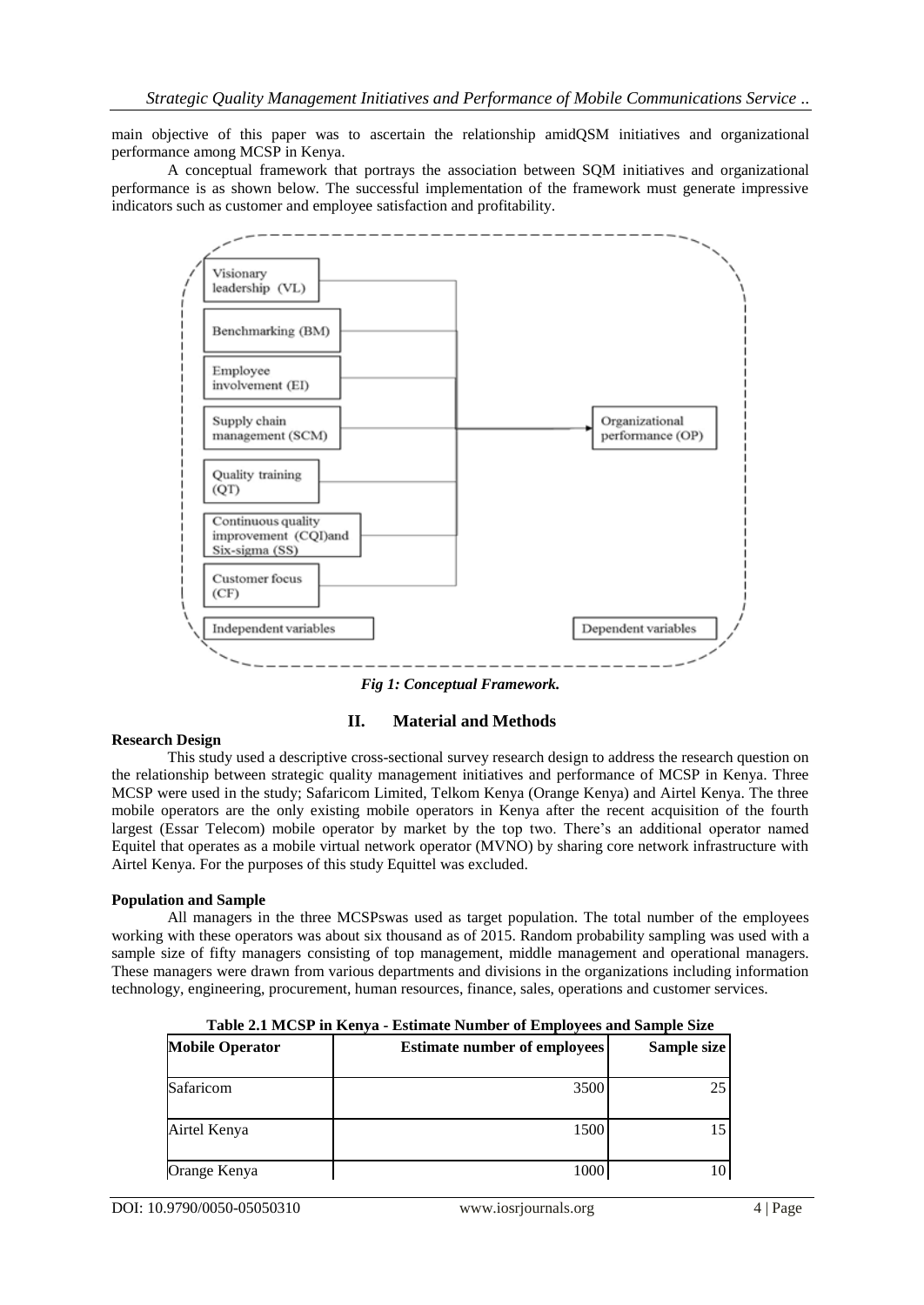| <b>Total</b> | 6000 | EΛ<br>ЭV |
|--------------|------|----------|

Data collection was done using questionnaires. Two hundred questionnaires were sent to senior or strategic mangers, middle level managers and operational managers, equally among the three operators. The questionnaires used were adopted from that developed by Douglas and Fredendall (2004). The scale used by Anderson et al (1995) will be used in this study for measuring customer satisfaction. Five points Likert rating scale ranging from very great extent (5) to very small extent (1) was adopted for the

#### **Data Analysis**

Responses on questionnaires were edited for completeness and consistency before processing. Descriptive statistics and regression analysis were used to determine the association between SQM initiatives and organizational performance. Factor analysis was used to validate the research instruments constructs. The presentation of the data was done by use of tables. The analytical model used to ascertain the connection between independent and dependent variables was;

 $y = a0 + a1x1 + a2x2 + a3x3 + \dots$  and  $x + e$ 

Where

 $y =$  dependent variable

 $x1, x2, x3, \ldots$  xn = independent variables

a1, a2, a3, …. an= regression coefficients

 $e = error - other factors affecting performance apart from SOM$ 

 $a0 = constant$  value when dependent variables

 $n =$  number independent of variables

Below are the hypotheses derived from the literature review and the conceptual model in figure 1.

H1. Visionary leadership positively influences organizational performance.

H2. Benchmarking positively influences organizational performance.

H3. Employee involvement positively influences organizational performance.

H4. Supply chain management positively influences organizational performance.

H5. Quality training positively influences organizational performance.

H6. Continuous quality improvement and six-sigma positively influences organizational performance.

H7. Customer focus positively influences organizational performance.

# **III. Results**

The study had over 80% response rate to the questionnaires sent out to respondents. Among the respondents 64.2% were male and 35.8% female. Of all the responses received from 20.8% were from operational level managers, 62.3% from middle-level managers while 17% were from senior managers. More respondents have been with the firms for more than five years and less than ten years representing 52.8% of all those who respondent to the questionnaire, while other worked at the firms for less than five years representing 24.5% of the respondents. Those who have been with the firms for over ten years were 22.6% of the total number of respondents. The survey also revealed that none of the organizations had a PhD holder, however many respondents have a master's degree standing at 54,7% of the respondents. Other have bachelor's degree (43.4%) while very few have diploma (1.9%) level of education.

When asked on whether adoption of strategic quality initiatives by mobile operators in Kenya impact the mobile operators' organization performance, various indicators based on the five-point Likert scale were used (5=very great extent, 4=great extent, 3=medium extent, 2=small extent, and 1=very small extent). The research findings are in the table 3.1 below indicating the mean scores and the standard deviations of each variable.

| Table 3. 1 Findings of Organizational Performance among Mobile Operators Who Have Adopted SQM |  |
|-----------------------------------------------------------------------------------------------|--|
| Initiatives in Kenya                                                                          |  |

|                 | <b>Organizational performance</b><br>Mean                                       |       | <b>Standard</b>  |
|-----------------|---------------------------------------------------------------------------------|-------|------------------|
|                 |                                                                                 | Score | <b>Deviation</b> |
| OP <sub>6</sub> | The quality of our company's products and services has been $\vert 4.868 \vert$ |       | .4402            |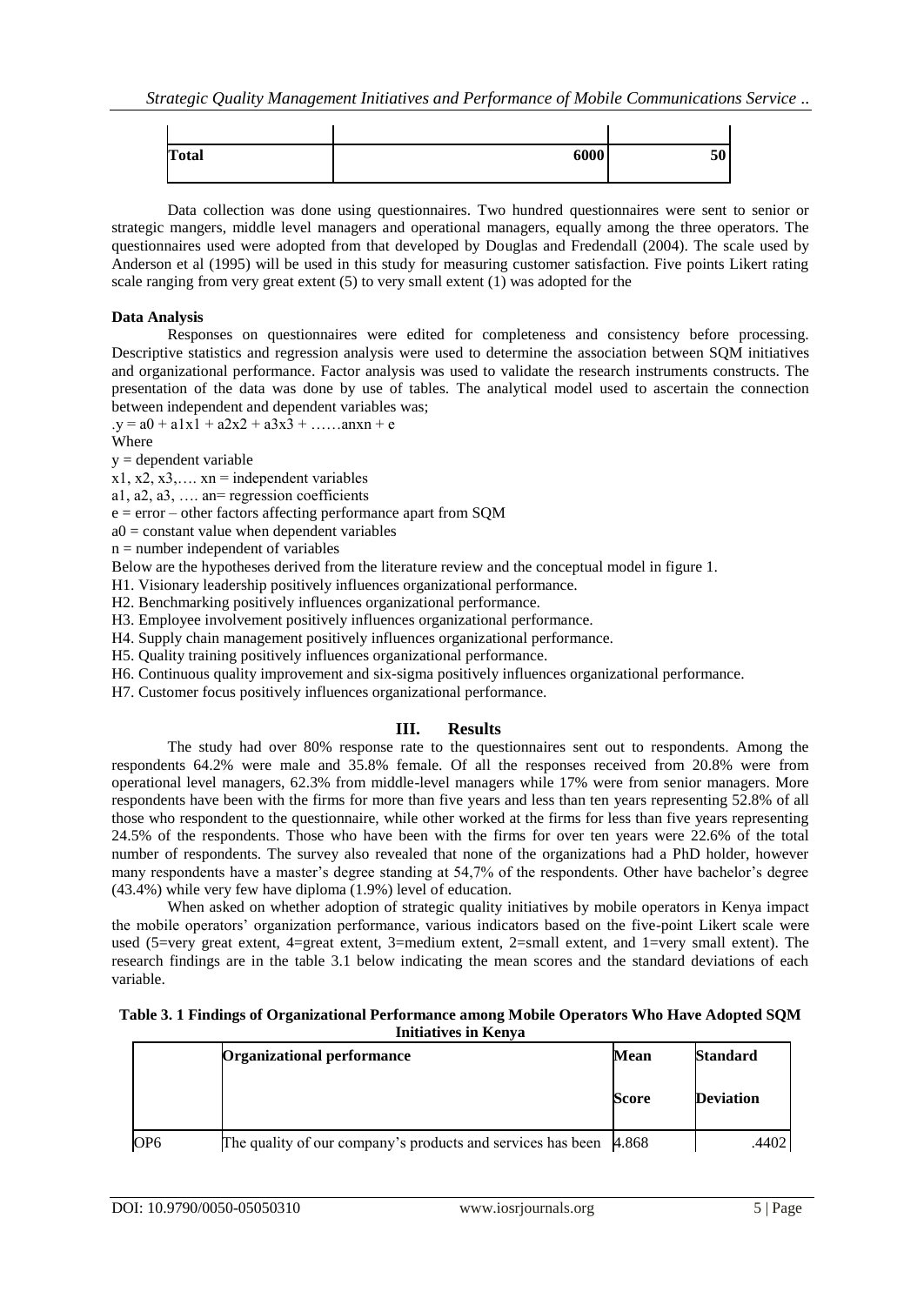|                  | improved since introduction of quality management                                                                                                     |       |       |
|------------------|-------------------------------------------------------------------------------------------------------------------------------------------------------|-------|-------|
| OP7              | The delivery of our products and services has been improved 4.868                                                                                     |       | .3941 |
| OP9              | with adoption of quality 4.830<br>Our company's sales have grown<br>management                                                                        |       | .4268 |
| OP <sub>5</sub>  | In general, our firm has recorded fewer network disruptions<br>due to adoption of quality management initiatives                                      | 4.491 | .5047 |
| OP <sub>4</sub>  | Return on assets of our company has increased                                                                                                         | 4.415 | .5695 |
| OP <sub>1</sub>  | Our<br>has realized increased in profitability due to quality<br>firm<br>with<br>of our products and services<br>of quality<br>adoption<br>management | 4.415 | .5695 |
| OP <sub>2</sub>  | Our company's operating income has grown                                                                                                              | 4.396 | .5664 |
| OP3              | Our company's profits have grown                                                                                                                      | 4.396 | .5664 |
| OP <sub>10</sub> | Our market share has grown with<br>the adoption of quality management                                                                                 | 4.358 | .5914 |
| OP8              | Customer satisfaction with the quality of our products and<br>services has increased                                                                  | 4.057 | .2333 |
|                  | <b>Grand Mean Score</b>                                                                                                                               | 4.51  |       |

To a very great extent (mean  $\geq$  4.5) mobile operators who have initiated strategic qualitymanagement initiatives have shown increase in organizational performance. Mobile operators have realized increase in profitability due to quality of our products and services with adoption of quality management (4.415). Mobile operators operating income has grown (4.396). MCSP have also shown increase in profits (4.396) as well as increase in return on assets (4.415). In general, mobile telephony firms have recorded fewer network disruptions due to adoption of quality management initiatives (4.491). The quality of mobile operators' services positively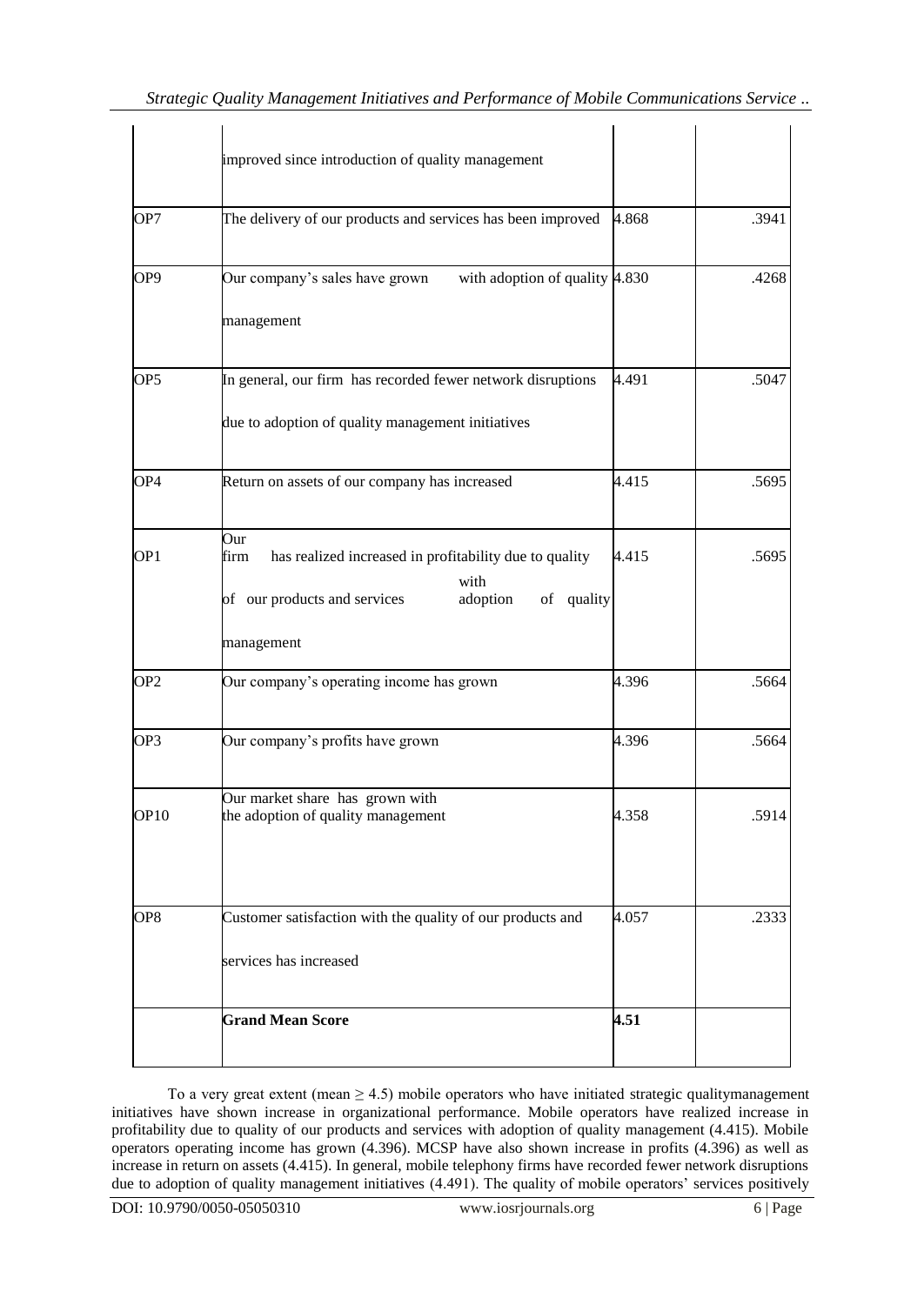changed since introduction of quality management (4.868). The provisionof services by MCSPs has been improved (4.868) while at the same time customer satisfaction with the quality of the operator's products and services has increased (4.057). Mobile operators' sales have grown with adoption of quality management (4.830). Mobile operator's market share has grown with adoption of quality management (4.358). This indicates that with the adoption of strategic quality initiatives among mobile communications service providers in Kenya the organizations have realized increased organizational performance as shown by the mean score of (4.51).

Adoption or implementation of strategic quality management initiatives has a positive effect on the organization performance of mobile communications service providers in Kenya. The conceptual model was used to provide the basis for formulation of a regression equation as indicated below.

OP=α + β1VL+ β2EI + β3BM +β4CQI + β5SI + β6QT + β7CF + ε

Where

 $OP =$  organizational performance (dependent variable)

 $VL =$  visionary leadership (independent variable)

BM = benchmarking (independent variable)

 $COI =$  continuous improvement and six-sigma (independent variable)

 $EI =$  employ involvement (independent variable)

 $SI =$  supplier involvement (independent variable)

 $\overline{OT}$  = quality training (independent variable)

 $CF = customer focus (independent variable)$ 

 $\alpha$  = constant

 $\epsilon$  = error due to unobserved variables

 $β1$  ------  $βn = coefficients for the independent variables.$ 

Using the results from the questionnaire a composite matrix was developed to come up with columns for independent variables which are the strategic quality initiatives and dependent variable which is the organizational performance in an excel sheet. The regression analysis was run on the composite matrix of seven independent variables and one dependent variable and the results as per the table 3.2 below.

|                              | Table 3.2 Summary Output |  |
|------------------------------|--------------------------|--|
| <b>Regression Statistics</b> |                          |  |
|                              |                          |  |
| Multiple R                   | 0.857315953              |  |
|                              |                          |  |
| R Square                     | 0.734990644              |  |
|                              |                          |  |
| <b>Adjusted R Square</b>     | 0.693766966              |  |
|                              |                          |  |
| <b>Standard Error</b>        | 0.186485343              |  |
|                              |                          |  |
| Observations                 | 53                       |  |
|                              |                          |  |
|                              |                          |  |

 $T_1$ ,  $T_2$ ,  $T_3$ 

The R-square of 0.734 in table 3.2 above implies a variance in the organizational performance of mobile operators can be explained by at least 73% combined variance in the visionary leadership, benchmarking, employee involvement, continuous quality improvement, quality training, supplier involvement and customer focus. This indicates that strategic quality management initiatives among mobile operators in Kenya greatly influence their performance ( $\mathbb{R}^2 = 0.734$ ).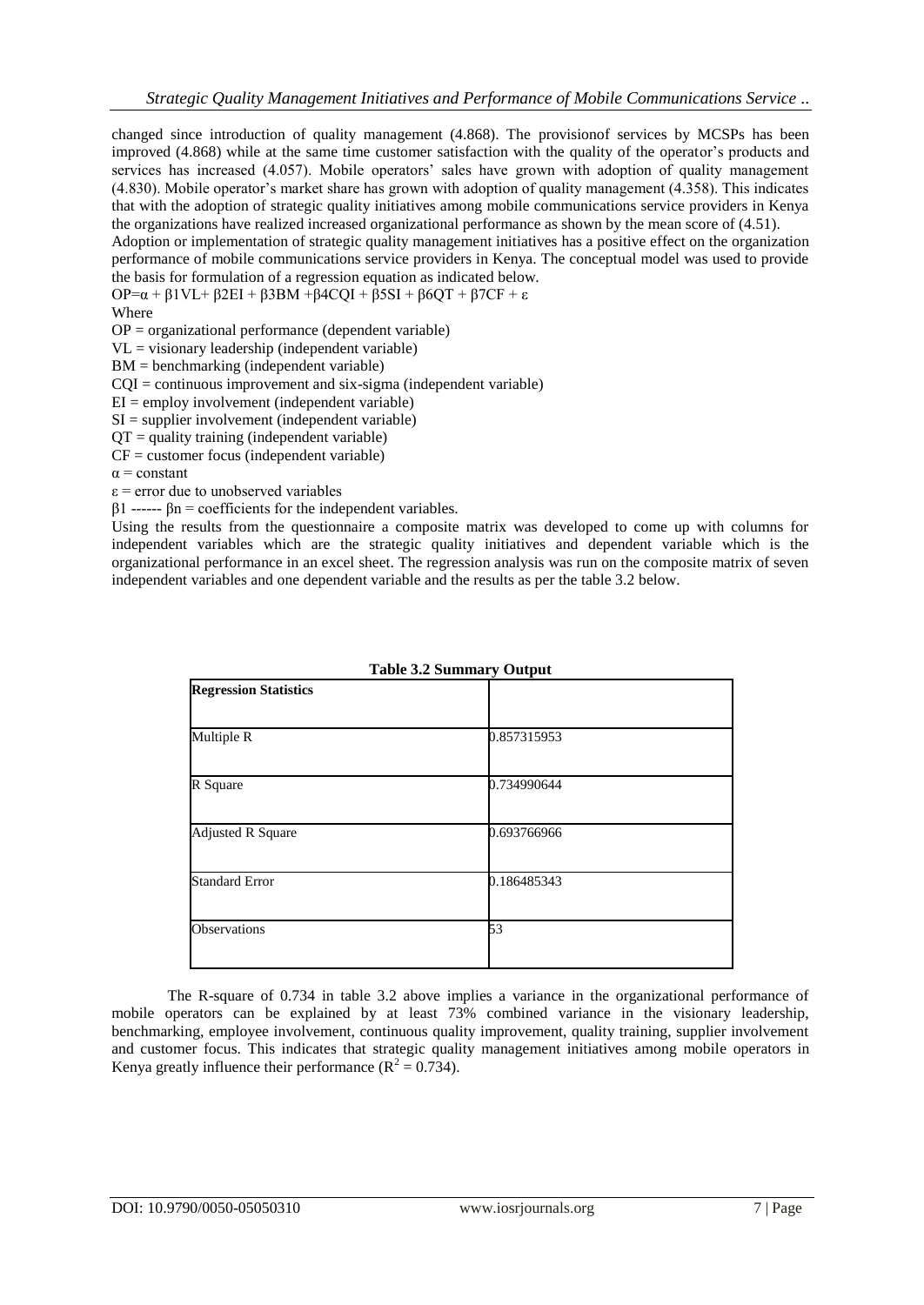| <b>SQM</b> Initiatives           | Coefficients | <b>Standard Error</b> | t-stat      | p-Value     |
|----------------------------------|--------------|-----------------------|-------------|-------------|
| Visionary Leadership 0.217555956 |              | 0.119464114           | 1.821098818 | 0.075244326 |
| Employee                         | 0.040132389  | 0.092984232           | 0.43160424  | 0.668089949 |
| involvement                      |              |                       |             |             |
| Continuous quality               | 0.091860977  | 0.173901766           | 0.528234873 | 0.599931842 |
| improvement and                  |              |                       |             |             |
| Six-sigma                        |              |                       |             |             |
| Supplier                         | 0.036884151  | 0.162923706           | 0.226389098 | 0.821924020 |
| involvement                      |              |                       |             |             |
| Benchmarking                     | 0.4457054    | 0.081334165           | 5.479928374 | 0.000001834 |
| <b>Quality training</b>          | 0.220807069  | 0.20590174            | 1.072390495 | 0.289262234 |
| <b>Customer</b> focus            | 0.161370354  | 0.208301487           | 0.774696121 | 0.442570948 |

# **Table 3.3 Regression coefficients**

As seen from table 3.3 above, the coefficients of the independent variables (the SQM initiatives) are all positive indicating a positive gradient of all of them which shows that for every increase/decrease in an independent variable there is a corresponding increase/decrease in the dependent variable. For every unit change in visionary leadership, there's a 0.217555956 change in organizational performance. For every unit change in employ involvement, there is a 0.040132389 change in organizational performance. For every unit change in Continuous quality improvement and Six-sigma, there is a 0.091860977 in organizational performance. For every unit change in supplier involvement, there is a 0.036884151 change in organizational performance. For every unit change in unit benchmarking there is a 0.4457054 change in organizational performance. For every unit change in quality training, there is a 0.220807069 change in organizational performance, and for every unit change in customer focus, there is a 0.16137035 change in organizational performance among mobile operators in Kenya.

These results indicate that the strategic quality management initiatives among mobile communications service providers in Kenya positively impact the organizational performance of these firms.

Respondents were requested to input revenues, EBIT, market, average number of new customers per year, churn per year and minutes of use as indicated in table 14 for three year (2012, 2013 and 2014).Table A.1 shows some of the financial indicators to support the hypotheses that adoption of strategic quality management initiatives results in improved financial performance of mobile operators. Minutes of use for the three MCSP have been increasing from 2012 through to 2014. Safaricom had 21,753,029,214 minutes of use in 2012, 24,663,027,792 in 2013 and 24,880,279,284 in 2014. Airtel Kenya had 2,930,054,951.00 minutes of use in 2012, 3,569,818,888.00 in 2013 and 5,183,625,480.00 in 2014. Telkom Kenya had 2,066,666,495.00 minutes of use in 2012 835,728,812.00 in 2013 and 1,834,410,112.00 in 2014. As far as revenue is concerned only information about Safaricom was available as the other two operators could not release their information due to confidentiality concerns. Safaricom's revenue was KES 107,000,000,000.00, KES 124,290,000,000.00 and KES 144,670,000,000.00 for the year 2012, 2013 and 2014 respectively.

This indicates that adoption of strategic quality management initiatives has positive effect on operational and financial performance of mobile operators in Kenya which in turn positively impacts the general organizational performance.

# **IV. Conclusion and Recommendations**

The paper sought to determine a link between strategic quality management initiatives and organizational performance in Kenya. The researcher noted that respondents agree that the adoption of SQM initiatives positively impact the performance of the mobile communications service providers<sup>6</sup>. One limitation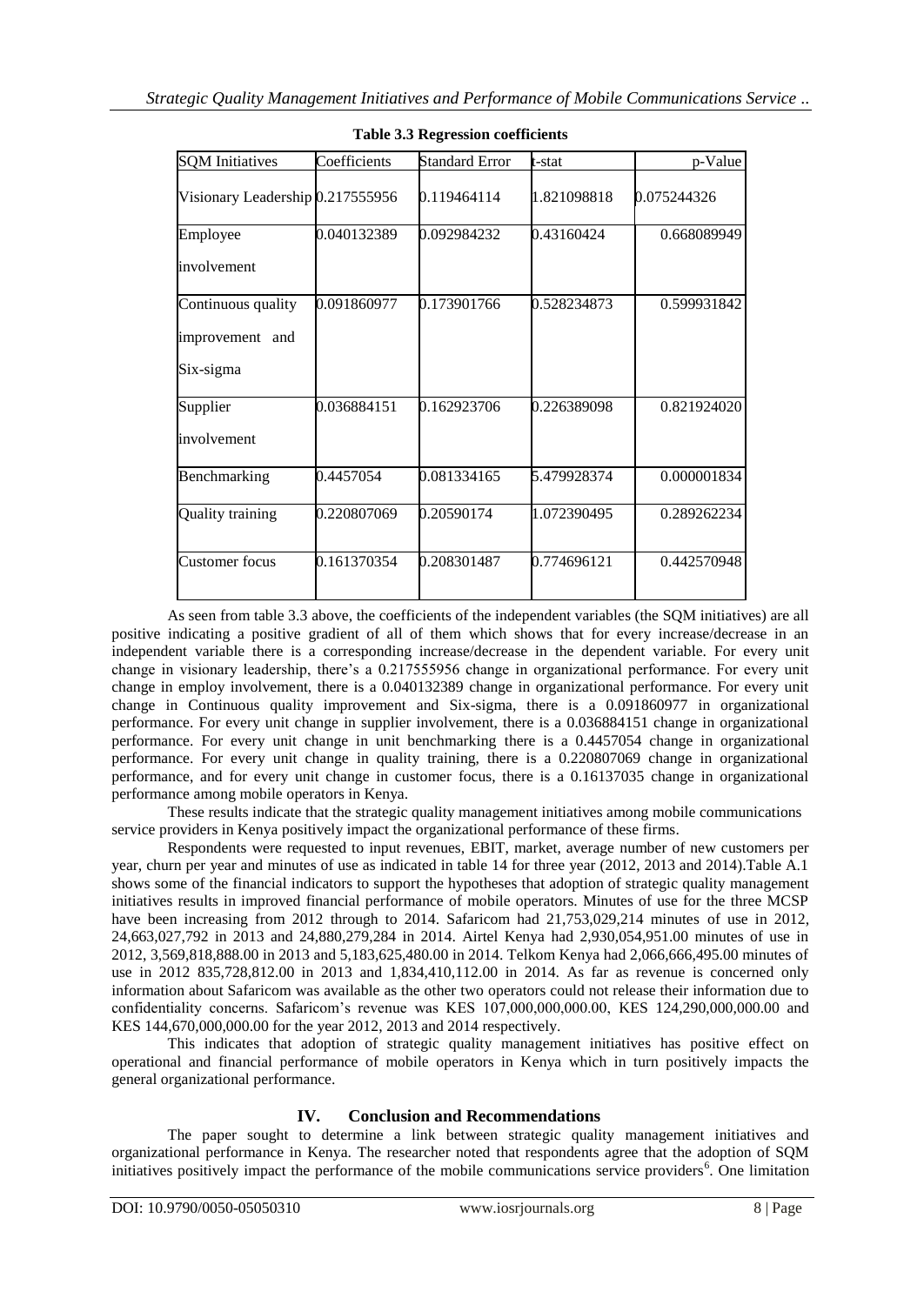of the study was that it did not cover the recently formed mobile communications service provider, Equittel. This study indicates that mobile operators' managers need to focus on strategic quality management initiatives as they clearly have a positive impact on organizational performance of they are adopted and implemented. Policy makers, especially the government regulatory authorities, need to emphasize on key quality indicators by mobile communication service providers in order to ensure that customers receive quality services<sup>15</sup>. Regulations can be devised to guide sustainable adoption of SQM initiatives besides establishing appropriate monitoring regimes.

#### **References**

- [1]. Anderson, J., Rungtusanatham, M., & Schroeder, R. (1995). A path analytic Model of a theory of quality management underlying the Deming management method: Preliminary empirical findings. Decision Sciences, 26, 637-658.
- [2]. Baidoun, S. (2003). An empirical study of critical factors of TQM in Palestinian organizations. Logistics Information Management, Volume 16.2 Pg 156-171.
- [3]. Dean, J. W., & Evans, J. (1994). Total quality: Management, organisation, andstrategy. St. Pail, MN: West.
- [4]. Douglas, T. J., & Fredendall, L. D. (2004). Evaluating the Deming Management Model of Total Quality in Services. Decision Sciences, 35, 393-422.
- [5]. Goldberg, J. S., & Cole, B. R. (2002). Quality management in education: building excellence and equity in student performance. Quality Management Journal, Vol. 9 No.4, pp.8-22.
- [6]. Jaafreh, A. B., & Al-abedallat, A. Z. (2013). The Effect of Quality Management Practices on Organizational Performance in Jordan: An Empirical Study. International Journal of Financial Research, Vol. 4, No. 1;.
- [7]. Khan, M. A. (2009). Total quality management perspective ofcellular mobile telephone operators in Pakistan. Islamabad.
- [8]. Nekoueizadeh, S., &Esmaeili, S. (2013). A study of the impact of TQM on organizational performance of the telecommunication industry in Iran. European Online Journal of Natural and Social Sciences 2013, vol.2, No.3(s), pp. 968-978.
- [9]. Reed, J. H., & Tripathi, N. D. (2014). Net Neutrality and Technical Challenges of Mobile Broadband Networks.<br>[10]. Sadikoglu. E., & Zehir. C. (2010). Investigating the effects of innovation and employee performance on
- Sadikoglu, E., &Zehir, C. (2010). Investigating the effects of innovation and employee performance on the relationship between TQM practices and firm performance: an empirical study of Turkish firms. International Journal ofProduction Economics, Vol.127, pp. 13-26.
- [11]. Talib, F., Rahman, Z., & Qureshi, M. N. (2010). The relationship between total quality management and quality performance in the service industry:a theoretical model. International Journal of Business, Management and SocialSciences, Vol. 1, No. 1, 2010, pp. 113-128.
- [12]. Tummala, V. R., & Tang, C. (1994). Strategic quality management, Malcolm Baldrige and European quality awards and ISO 9000 certification; Core concepts and comparative analysis. IJQRM, 11.
- [13]. Waburi, N. (2009). The Contribution of mobile phones to the Kenyan Economy.Nairobi.
- [14]. Waldman, D. A. (1994). The Contributions of Total Quality Management To a Theory of Work Performance. Academy of Management Review, Vol. 19 No.
- [15]. Yunoh, M. N., & Ali, K. A. (2015). Total Quality Management Approach for Malaysian SMEs: Conceptual Framework. International Journal of Businessand Social Science, Vol. 6, No. 1.

#### Appendix 1: **Table A. 1 Financial Performance Indicators - Source www.ca.go.ke: Customer Returns and Safaricom Website (www.safaricom.co.ke)**

| <b>Safaricom</b> |                            |                            |                            |
|------------------|----------------------------|----------------------------|----------------------------|
| <b>Metrics</b>   | <b>Financial year 2012</b> | <b>Financial year 2013</b> | <b>Financial year 2014</b> |
| Revenue (KES)    | 107,000,000,000.00         | 124,290,000,000.00         | 144,670,000,000.00         |
| EBIDTA (KES)     | 37,500,000,000.00          | 49,240,000,000.00          | 60,950,000,000.00          |
| Market Share     | 67%                        | 77.50%                     | 68.00%                     |
| Average number   | 1,126,322                  | 1,139,055                  | 688,619                    |
| of new           |                            |                            |                            |
| subscribers per  |                            |                            |                            |
| year (Number)    |                            |                            |                            |
| Minutes of use   | 21,753,029,214             | 24,663,027,792             | 24,880,279,284             |
| per year         |                            |                            |                            |
| (Number)         |                            |                            |                            |